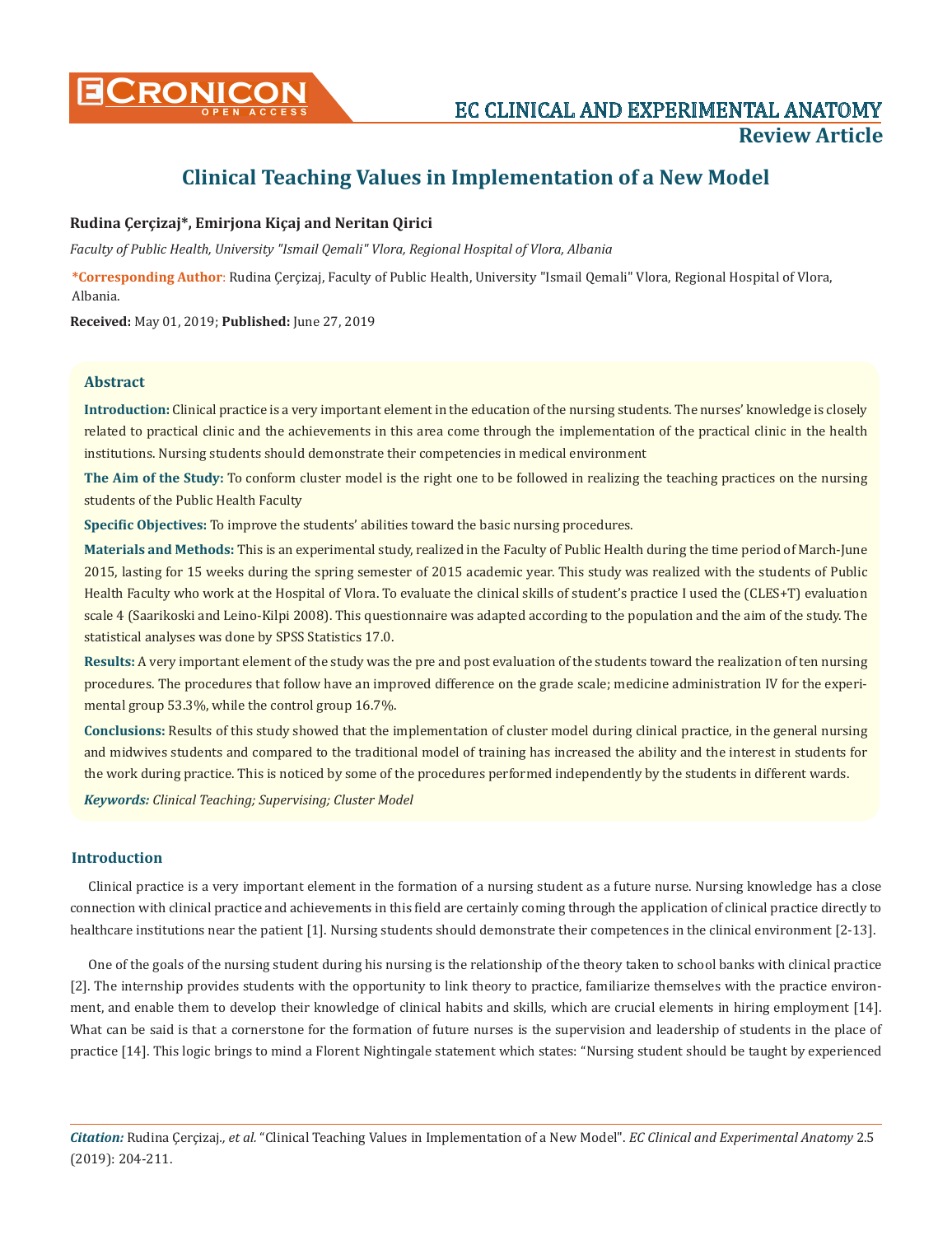nurses who are trained to teach others".

Clinical supervision means "the process of professional support and learning in which the student is guided in the development of the practice through discussions with experienced nurses who are trained in the field of clinical teaching [15]. Models of clinical supervision. There are five models of clinical supervision activity of nursing students in clinical teaching Preceptor, Facilitator, Cluster, DEU - Dedicated education unit, Mentor.

# **Aim of the Study**

To conform cluster model is the right one to be followed in realizing the teaching practices on the nursing students of the Public Health Faculty.

# **Materials and Methods**

This is an experimental study, realized in the Faculty of Public For the realization Health during the time period of March-June 2013, lasting for 15 weeks during the spring semester of 2013 academic year of this study was up 3 groups of students:

- Experimental group: 30 students, 25 (83.3%) nursing students and 5 (16.7%) midwife students, 10 (33.3%) second year students and 20 (66.7%) in the third year.
- Control group: 30 students of general nurses 5 (16.7%) in the second year and 25 (88.3%) in the third year.
- Control group: 30 student midwives nurses year II. studente midwife in the second year.

#### **Organization of work**

- • **Phase 1:** This phase was conducted during the fall 2012 semester. At this phase, discussions were conducted with students of II - III, nurse professors who attend practices in Vlora Regional Hospital.
- **Phase II:** They were selected at randomly classmates applet in experimental and control groups Students were assessed in advance for the knowledge base 10 nursing procedures. Students of the experimental group were preceptor nurse leadership articles.
- Phase III: Implementation of cluster model Student groups were formed with 6 students It was clearly defined time of practice groups of students grouped by units. Phase IV: Evaluation of clinical teaching model of cluster.

The distribution of a questionnaire which evaluated the implementation of clinical practice for the 3 study groups. Evaluation of 3 groups of students in terms of 10 basic nursing procedures.

For the assessment of teaching practice students have applied clinical learning environment, supervision and nurse teacher (CLES+T) evaluation scale (Saarikoski and Leino-Kilpi 2008).

#### **Questionnaire\***

**Personal data:** Age, gender, branch of study, year of study.

**Implementation of clinical practice:** Ward of practice, duration of practice, frequency of performing nursing procedures, the most preferred department.

#### **Evaluation of clinical skills:**

- Using the evaluation file:
	- 0- He does not know and does not perform the procedure
	- 1- He knows the procedure but cannot perform it.
	- 2- Knows and performs the procedure but with help
	- 3- He knows and performs the procedure itself.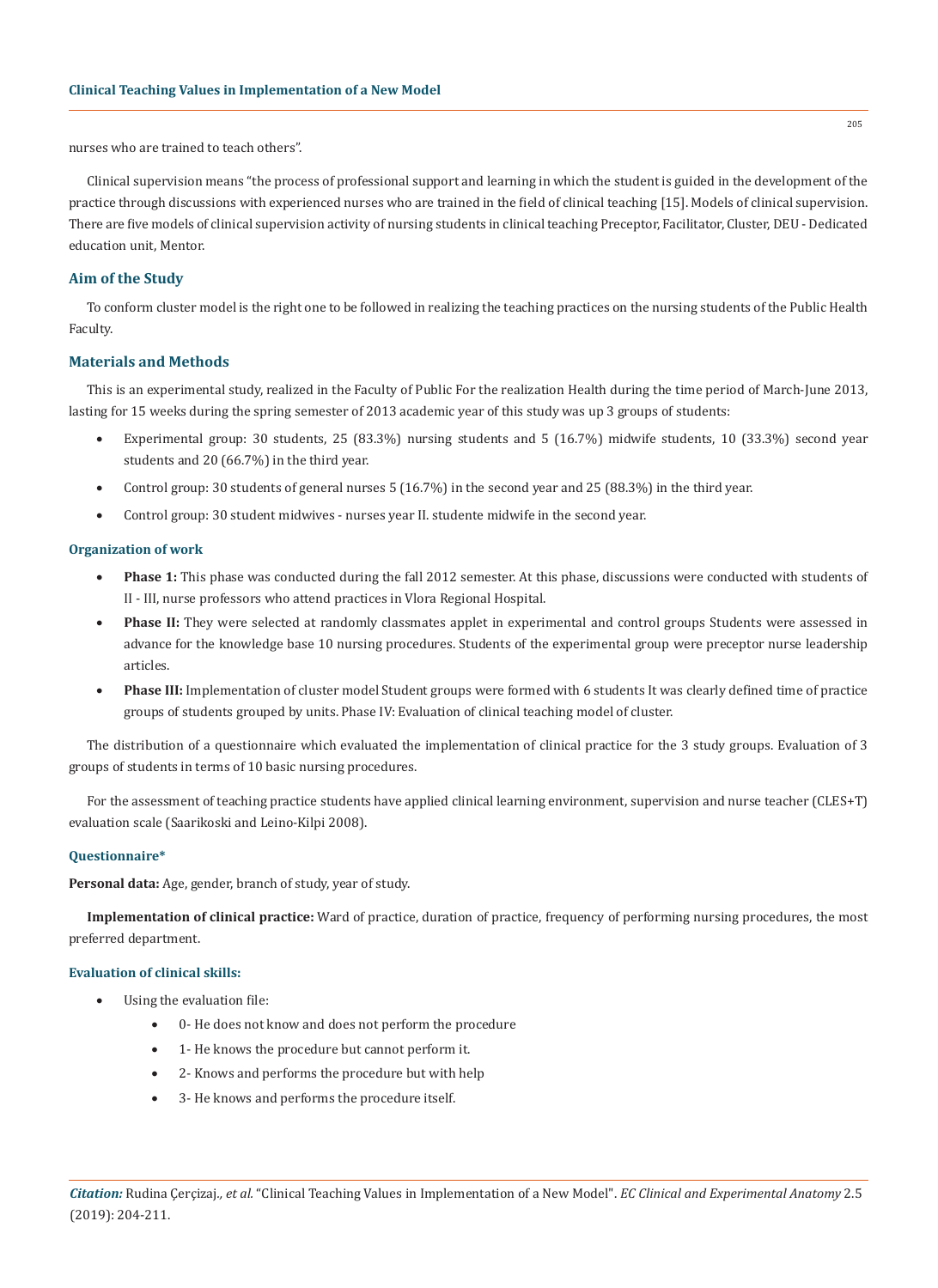- • Skills assessment is performed by calculating the difference between the post and pretest it grade realized in phase II study.
- Notes by the  $(-1 0)$  = Weak worsening.
- Notes by the  $(0 1) = No$  progress.
- Notes by the  $(1 2)$  = Little progress.
- Notes by the  $(2 3)$  = Evident progress.
- Notes by the  $(3 4)$  = Strong progress.

## **Result**

The results are presented in two parts.

Results that provide information to students: the experimental group and the two control groups.

Outcomes that provide information to nursing staff and the way they have felt during the implementation of this new method of clinical teaching.

A total of 90 students participated in the study, which were divided into 3 study groups: 1 experimental group and 2 control groups each with 30 students.

In the experimental group 86.7% were female and 13.3 males, in the total nursing control group 90% were female and 10% males and in the third experimental group for the study branch all the participants were female.

In terms of residence: experimental group students 53.3% from the village and 46.7% from the city, in the control group with general nurses 43.3 from the village and 56.7% from the city and in the control group midwife 50% city and 50% village



*Graph 1: Wards where have completed practice.*

All three groups involved in the study have implemented teaching practices in different departments of Vlora Regional Hospital. The experimental group based on the prepared schedule has implemented practice in the 6 departments of this hospital. We see that the general nursing team has conducted the practice in these departments respectively: 76.7% in Pediatrics, 13.3% in Pathology, 10% in Emergency. The Mamma-Nursing II Group has implemented 63.3% practice in pediatrics, 20% in maternity and 6.7% in emergency.

*Citation:* Rudina Çerçizaj*., et al.* "Clinical Teaching Values in Implementation of a New Model". *EC Clinical and Experimental Anatomy* 2.5 (2019): 204-211.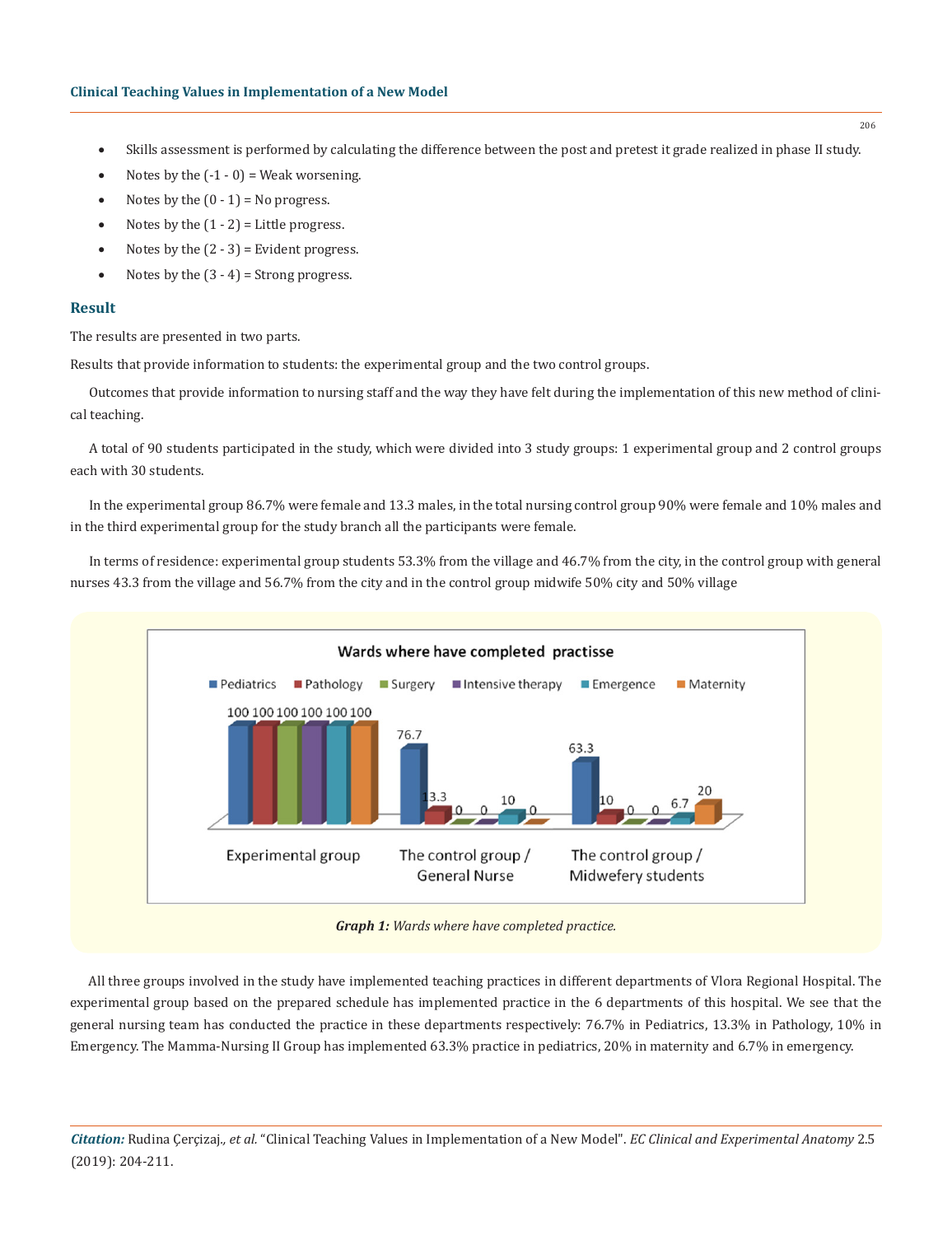

*Graph 2: Graphical presentation of the distribution of the three groups involved in the study according to the frequency of performing nursing techniques independently.*

Regarding the frequency of performing nursing techniques, we find that the experimental group has reached a high frequency technique where 43.3% have referred to many nursing techniques compared to 0% of the first control group and 0% of the second control group.

43.3% of the students in the experimental cannabis have been referred to have performed nursing techniques several times versus 3.3% of the first control group and 13.3% of the second control group.

In the first control group it is noticed that 63.3% of students have referred to never having nursing techniques and 43.3% of the students refer to the second control group, and none of the students in the experimental group referred to non-technical nursing.

Realization of nursing techniques rarely refers to 13.3% of the experimental group, 33.3% of the first control group and 43.3% of the second control group.



*Graph 3: Graphic presentation of the distribution of students of the three groups by department where they felt better during the realization of clinical practice.*

In the question addressed to the students of the three groups to be deleted in the study on which department they felt better we see that for the experimental group the pathology is the preferred department with 30%, followed by pediatrics with 23.3%.

In the first control group the most preferred department is pediatrics with 36.7%, and maternity leave with 26.7%.

The second most preferred control unit is the 50% maternity ward, followed by Surgery with 23.3%.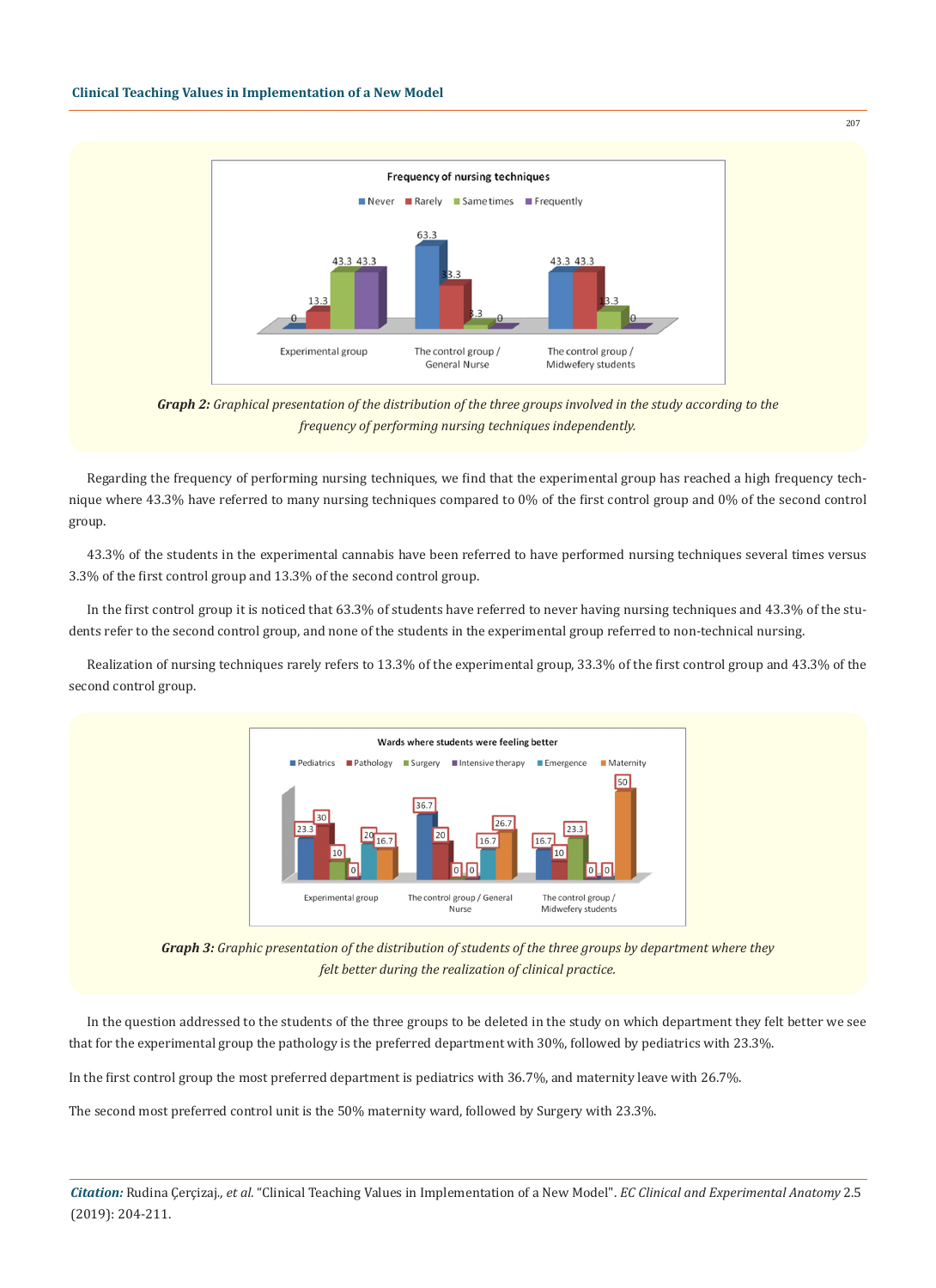

*Graph 4: Comparison of the three groups with each other based on the difference between the grades obtained in 10 tests developed valuation of nursing procedures differentiation.*

According to the graph above showing the mark average for each test that each control group received, it is clear that in the last MDP column, which is also the mean of the general difference, dominates the experimental control group which also has a general average of the 1.22 and which is classified between Easy Advancement (1) and Strong Advancement (2). While the other two control groups, such as the midwife and the general nurse, result in a mean overall score difference of 0.34 and 0.43 respectively. it is understood that the general nursing team has a higher overall average of the grade difference compared to that midwife but that both control groups are classified between non-advancement (0) and easy advancement (1). It is worth noting that the experimental control group in the transfusion and IV administration test had the highest marking grade average of 1.53. Also, the lowest score difference score in the table is -0.033 realized by the control group of the Infirmary in the I/M Administration Test.

#### **Discussion**

Three main issues emerged regarding student assessment, which makes practice with the cluster model in the clinical learning environment.

First, this model focuses on the student, the relationship with facilitators, and the supervision they receive from them. This conclusion is also based on the literature that emphasizes that the clinical supervision provided by the facilitators is more appreciated than the preceptors [15]. This is because the facilitator is a good nurse in the nursing education program according to years of study and student objectives [15].

Second, positive and supportive relationships between students and nursing staff are key points for a qualitative clinical practice. It is apparent in the literature that when discussing this model, you would appreciate that the great support given to the student is very important for clinical supervision. Third, in this model, students feel themselves appreciated as part of a team and being part of a team to increase self-confidence [16-35].

Ensuring clinical quality supervision is at the heart of the attention of nursing program makers and health care providers in the whole world. These two drafters and providers should focus on these two above-mentioned issues, remain engaged in the problems of clinical education and training while looking for new models of clinical surveillance. Since the preceptors are not sufficiently trained in teaching and assessing students as they are overworked due to increased demands for quality nursing care for patients. Therefore, to facilitate the work of the preceptor, besides him, facilitator.

Providing clinical quality supervision is at the heart of the attention of nursing program makers and health care providers in the whole world. These two drafters and providers should focus on these two issues above, remain engaged in the problems of clinical education and training while looking for new models of clinical surveillance. Since the preceptors are not sufficiently trained in teaching and assessing

*Citation:* Rudina Çerçizaj*., et al.* "Clinical Teaching Values in Implementation of a New Model". *EC Clinical and Experimental Anatomy* 2.5 (2019): 204-211.

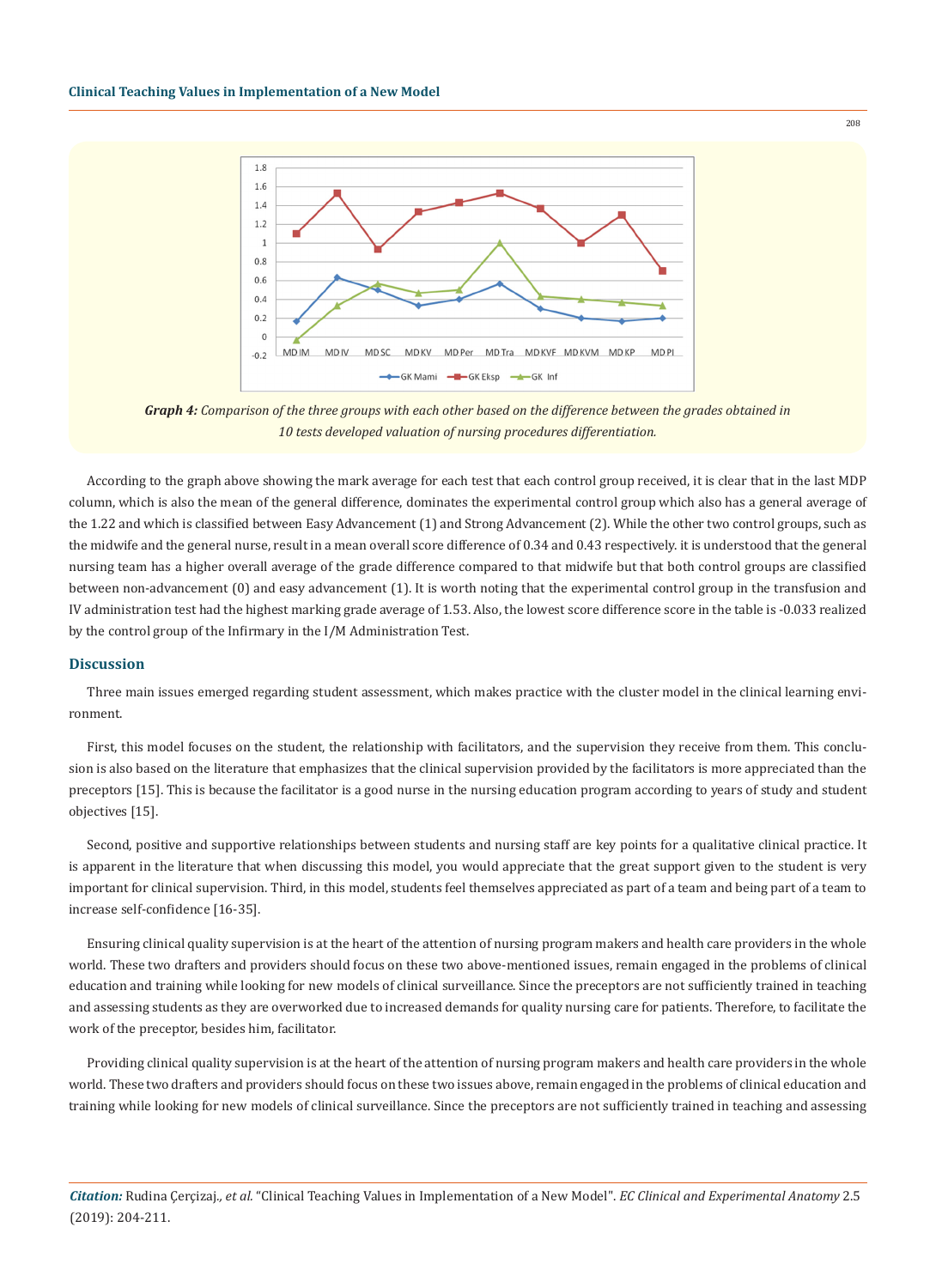students as they are overworked due to increased demands for quality nursing care for patients. Therefore, to facilitate the work of the preceptor, besides him, facilitator.

This two-component supervisory model creates a warm and supportive environment for future nurses.

The focus of attention on nursing education in the future will be to determine which model of supervision will be the best. Training and support of the preceptor nurse [36].

Specifically, learning environments should be periodically assessed for their ability to offer to students the opportunity to develop collaborative skills. Moreover, benchmarking policies at the regional level, aimed at promoting a higher sensitivity regarding the link between interprofessional teamwork and patient safety are recommended [34].

Realization of teaching practices in small groups following the nurses tournaments poizitive resulting in the improvement of student nurses knowledge [37,38].

# **Conclusions and Recommendations**

It is worth mentioning that the test of the experimental group and the management transfusion IV also had the highest average difference with the grade of 1:53. As well as the lowest average difference of note under the table is carried out by the group -0,033 control Nursing Administration test I/M.

Enhance nursing education and improves the quality of nursing cares to patients. Practice the new model has increased training of nursing students in most procedurave a higher degree. It is important that the students have positively assessed the new model. In conclusion we can say that the model of nursing education Cluster improves and enhances the quality of nursing cares to patients. Preceptorstudent cooperation is mutual benefit

Re-envision nursing student-staff nurse relationships. Re-conceptualize the clinical faculty role Enhance development for school based faculty and staff nurses working with students Strengthen the evidence for best practices in clinical nursing education. Including of nurse preceptor as an important element in the professional training of students. Forming small groups of students in the implementation of clinical practice. The extent of clinical practice with shifts.

## **Study Limits**

One limit of this study is that the opinions of the pedagogues who followed the practice in the hospital were not taken.

## **Bibliography**

- 1. Kang YS., *et al*. "The effects of cooperative clinical nursing education program on the competency and satisfaction of nursing students in clinical practice". *Journal of Korean Academy Society of Nursing Education* 12.1 (2006): 13-20.
- 2. [Allen J and Aldebron J. "A systematic assessment of strategies to address the nursing faculty shortage, U.S".](https://www.nursingoutlook.org/article/S0029-6554(08)00266-2/abstract) *Nursing Outlook* 56.6 [\(2008\): 286-297.](https://www.nursingoutlook.org/article/S0029-6554(08)00266-2/abstract)
- 3. [Baxter P. "The CCARE model of clinical supervision: Bridging the theory-practice gap".](https://www.ncbi.nlm.nih.gov/pubmed/17689431) *Nurse Education in Practice* 7.2 (2007):103- [111.](https://www.ncbi.nlm.nih.gov/pubmed/17689431)
- 4. [Nash R. "Collaboration in clinical education: development, implementation and evaluation of an innovative model of clinical educa](http://eprints.qut.edu.au/16493/1/Robyn_Nash_Thesis.pdf)[tion for undergraduate nursing students". Queensland University of Technology: School of Nursing, Faculty Health, Australia \(2007\).](http://eprints.qut.edu.au/16493/1/Robyn_Nash_Thesis.pdf)
- 5. Health Work force Australia. "Clinical supervision support program directions paper" (2011a).
- 6. [Brunero S and Stein-Parbury J. "The effectiveness of clinical supervision in nursing: An evidenced based literature review".](https://www.researchgate.net/publication/230802446_The_effectiveness_of_clinical_supervision_in_nursing_An_evidence-based_literature_review) *Australian [Journal of Advanced Nursing](https://www.researchgate.net/publication/230802446_The_effectiveness_of_clinical_supervision_in_nursing_An_evidence-based_literature_review)* 25.2 (2011) 86-94.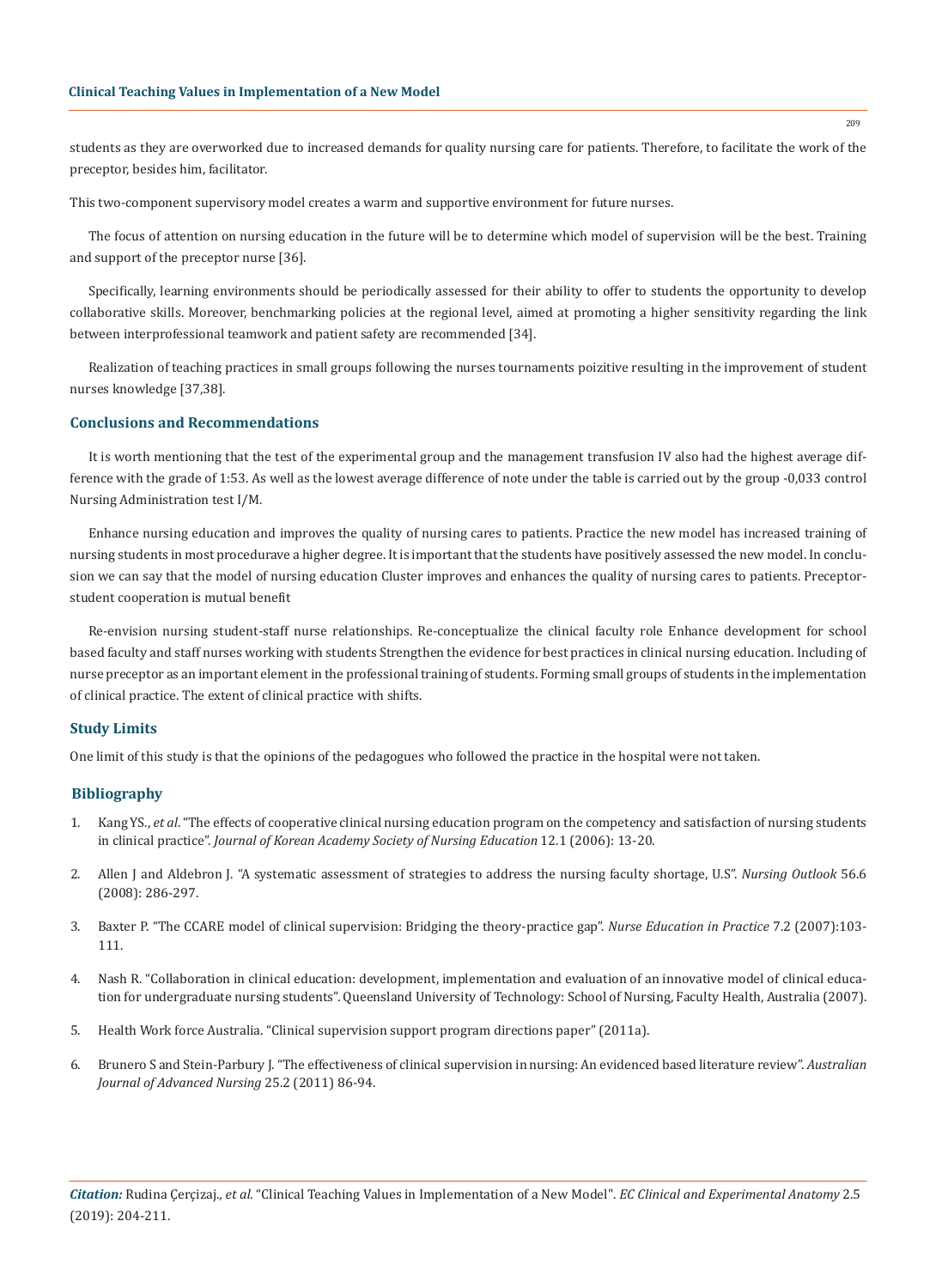- 7. Papastavrou E., *et al* ["Student nurses experience of learning in the clinical environment"](https://www.ncbi.nlm.nih.gov/pubmed/19700368) *Nurse Education in Practice* 10.3 (2010) [176–182.](https://www.ncbi.nlm.nih.gov/pubmed/19700368)
- 8. Hanifi Nasrin., *et al*[. "Nursing Challenges in Motivating Nursing Students through Clinical Education: A Grounded Theory Study,".](https://www.hindawi.com/journals/nrp/2012/161359/) *[Nursing Research and Practice](https://www.hindawi.com/journals/nrp/2012/161359/)* (2012): Article ID 161359.
- 9. [Aled J. "Putting practice into teaching: an exploratory study of nursing undergraduates' interpersonal skills and the effects of using](https://www.ncbi.nlm.nih.gov/pubmed/18036120)  [empirical data as a teaching and learning resource".](https://www.ncbi.nlm.nih.gov/pubmed/18036120) *Journal of Clinical Nursing* 16.12 (2007): 2297-307.
- 10. [www.urdhriinfermierit.org](http://www.urdhriinfermierit.org)
- 11. [Hughes RG. editor. "Patient Safety and Quality: An Evidence-Based Handbook for Nurses".](https://www.ncbi.nlm.nih.gov/pubmed/21328752) *Rockville (MD): Agency for Healthcare Re[search and Quality](https://www.ncbi.nlm.nih.gov/pubmed/21328752)* (US) (2008).
- 12. Mary E McDonald. "The Nurse Educator's Guide to assessing". Learning Outcomes (2007).
- 13. [Axley L. "The Integration of Technology into Nursing Curricula: Supporting Faculty via the Technology Fellowship Program".](http://ojin.nursingworld.org/MainMenuCategories/ANAMarketplace/ANAPeriodicals/OJIN/TableofContents/vol132008/No3Sept08/ArticlePreviousTopic/IntegrationofTechnology.html) *OJIN: The [Online Journal of Issues in Nursing](http://ojin.nursingworld.org/MainMenuCategories/ANAMarketplace/ANAPeriodicals/OJIN/TableofContents/vol132008/No3Sept08/ArticlePreviousTopic/IntegrationofTechnology.html)* 13.3 (2008).
- 14. [M. Addressing healthcare workforce issues for the future; Statement for the record to the Senate Committee on Health, Education,](https://www.govinfo.gov/content/pkg/CHRG-110shrg40835/html/CHRG-110shrg40835.htm) [Labor, and Pensions \(2008\).](https://www.govinfo.gov/content/pkg/CHRG-110shrg40835/html/CHRG-110shrg40835.htm)
- 15. Tsai H.-M., *et al*[. "Preparing the future nurses for nursing research: A creative teaching strategy for RN-to-BSN students".](https://www.ncbi.nlm.nih.gov/pubmed/24580972) *International [Journal of Nursing Practice](https://www.ncbi.nlm.nih.gov/pubmed/24580972)* 20.1 (2014): 25-31.
- 16. [Lambert V and Glacken M. "Clinical education facilitators: a literature review".](https://www.ncbi.nlm.nih.gov/pubmed/15946274) *Journal of Clinical Nursing* 14.6 (2005): 664-673.
- 17. [Allin L and Turnock C. "Reflection on and in the workplace for work based supervisors" \(2007\).](https://www.nottingham.ac.uk/nmp/sonet/rlos/placs/critical_reflection/pdf/allin_turnock_extract.pdf)
- 18. Dominic Chan., *et al*[. "Development of the Clinical Learning Environment Inventory: Using the Theoretical Framework of Learning](https://www.ncbi.nlm.nih.gov/pubmed/11852986)  [Environment Studies to Assess Nursing Students' Perceptions of the Hospital as a Learning Environment".](https://www.ncbi.nlm.nih.gov/pubmed/11852986) *Journal of Nursing Education* [41.2 \(2002\): 69-75.](https://www.ncbi.nlm.nih.gov/pubmed/11852986)
- 19. [Promoting quality in clinical placements: literature review and national stakeholder consultation.](https://www.adea.com.au/wp-content/uploads/2013/08/Promoting-quality-in-clinical-placements-report-20130408.pdf)
- 20. Natasha Frances Franklin., *et al*[. "Clinical supervision at a magnet hospital: A review of the preceptor-facilitator model".](http://www.sciedu.ca/journal/index.php/jnep/article/view/2600) *Journal of [Nursing Education and Practice](http://www.sciedu.ca/journal/index.php/jnep/article/view/2600)* 4.1 (2013).
- 21. [Natasha Franklin. "Clinical supervision in undergraduate nursing students: A review of the literature".](https://files.eric.ed.gov/fulltext/EJ1167345.pdf) *e-Journal of Business Education [and Scholarship of Teaching](https://files.eric.ed.gov/fulltext/EJ1167345.pdf)* 7.1 (2013): 3442.
- 22. [Altmann TK. "Preceptor selection, orientation, and evaluation in baccalaureate nursing education".](https://www.ncbi.nlm.nih.gov/pubmed/16646936) *International Journal of Nursing [Education Scholarship](https://www.ncbi.nlm.nih.gov/pubmed/16646936)* 3 (2006): 1-16.
- 23. [Udlis KA. "Preceptorship in undergraduate nursing education: An integrative review".](https://www.ncbi.nlm.nih.gov/pubmed/18232611) *Journal of Nursing Education* 47.1 (2008): 20- [29.](https://www.ncbi.nlm.nih.gov/pubmed/18232611)
- 24. [Lillibridge J. "Using clinical nurses as preceptors to teach leadership and management to senior nursing students: A qualitative de](https://www.ncbi.nlm.nih.gov/pubmed/17689423)scriptive study". *[Nurse Education in Practice](https://www.ncbi.nlm.nih.gov/pubmed/17689423)* 7.1 (2007): 44-52.
- 25. Holmlund K., *et al*[. "Group supervision for nursing students during their clinical placements: its content and meaning".](https://www.ncbi.nlm.nih.gov/pubmed/20840362) *Journal of [Nursing Management](https://www.ncbi.nlm.nih.gov/pubmed/20840362)* 18.6 (2010): 678-688.
- 26. [Lindgren B and Athlin E. "Nurse lecturers' perceptions of what baccalaureate nursing students gain from clinical group supervision".](https://www.ncbi.nlm.nih.gov/pubmed/19818540)  *[Nurse Education Today](https://www.ncbi.nlm.nih.gov/pubmed/19818540)* 30.4 (2010): 360-364.
- 27. O'Brien L., *et al*[. "Improving the undergraduate clinical placement experience in mental health nursing".](https://www.ncbi.nlm.nih.gov/pubmed/18437609) *Issues in Mental Health Nursing* [29.5 \(2008\): 505-522.](https://www.ncbi.nlm.nih.gov/pubmed/18437609)

*Citation:* Rudina Çerçizaj*., et al.* "Clinical Teaching Values in Implementation of a New Model". *EC Clinical and Experimental Anatomy* 2.5 (2019): 204-211.